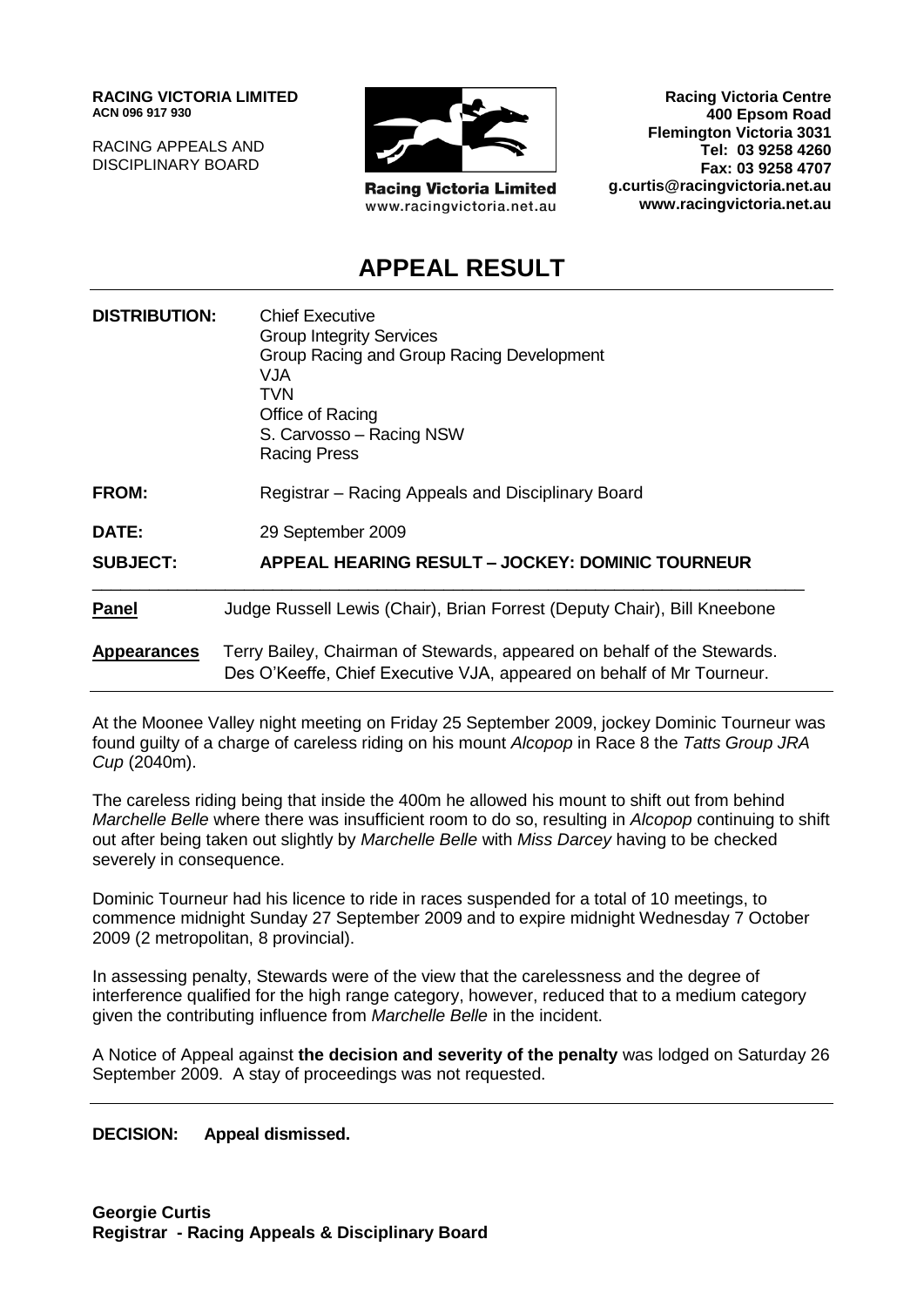# **TRANSCRIPT OF PROCEEDINGS**

## **RACING APPEALS AND DISCIPLINARY BOARD**

\_\_\_\_\_\_\_\_\_\_\_\_\_\_\_\_\_\_\_\_\_\_\_\_\_\_\_\_\_\_\_\_\_\_\_\_\_\_\_\_\_\_\_\_\_\_\_\_\_\_\_\_\_\_\_\_\_\_\_\_\_\_\_

#### **HIS HONOUR JUDGE R.P.L. LEWIS, Chairman MR B. FORREST MR B. KNEEBONE**

### **EXTRACT OF PROCEEDINGS**

### **IN THE MATTER OF THE TATTS GROUP JRA CUP OVER 2040 METRES AT MOONEE VALLEY ON 25 SEPTEMBER 2009**

### **JOCKEY: DOMINIC TOURNEUR**

### **DECISION**

### **MELBOURNE**

#### **TUESDAY, 29 SEPTEMBER 2009**

MR T. BAILEY appeared on behalf of the Stewards

MR D. O'KEEFFE appeared on behalf of the Appellant